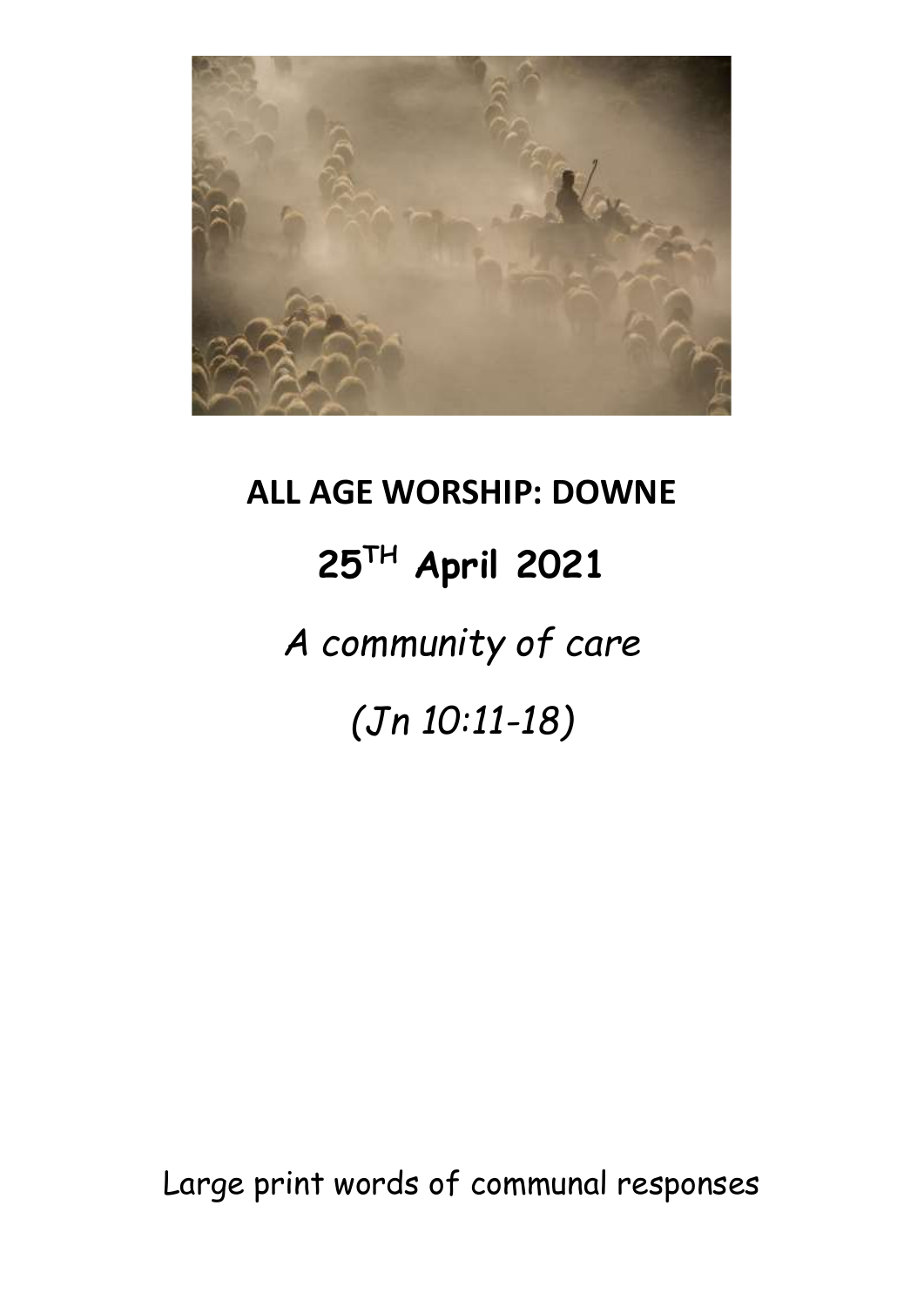The Lord be with you: **and also with you.**

**God is with us** (CROSS) **God is with us** (BIBLE) **God is with us** (CANDLE/LIGHT) **God is with us – Father, Son and Holy Spirit**

**The Lord is my good shepherd and yours. The Shepherd knows you and he knows me. Come and walk with him beside still waters. Come and have your soul restored.**

**Lord, a year ago your house was not a fold in which we could meet. Confined to our homes, we prayed as a silent wolf prowled the world, a pandemic that threatened us all. We thank you for watching over us, and for those of us who were safely delivered. It was a testing time, Lord, but yet there was community. We thank you for the proof that your Church has no walls, as we learned to reach out to one another and still to worship but in different ways. Good Shepherd, who knows suffering and sacrifice beyond our imagining, we thank you that we are here today, enfolded in your love. Amen.**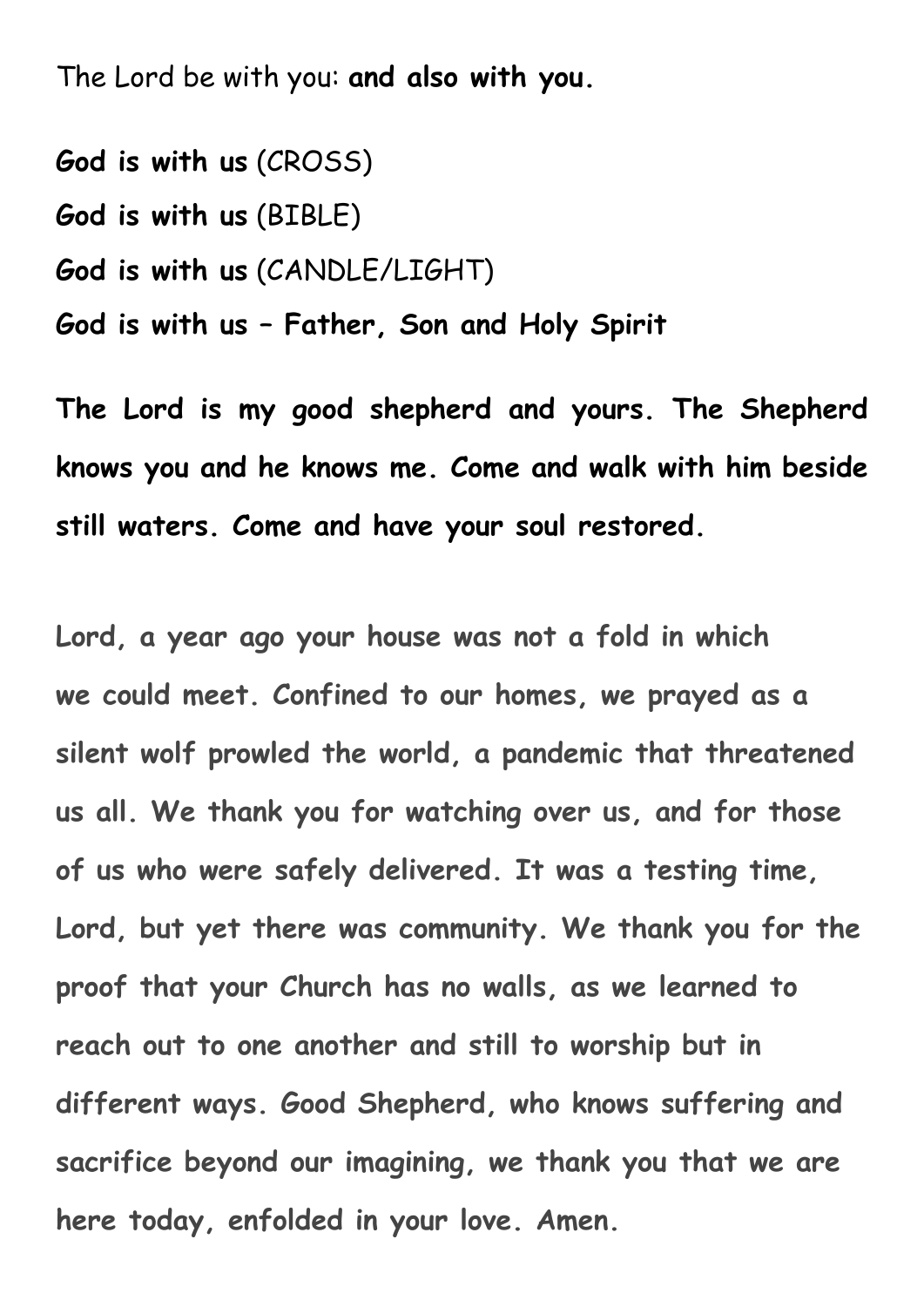Lord Jesus, our good shepherd, please forgive us where we have not listened to your voice and have thought, said and done things that have been wrong.

## **Forgive me God**

Please forgive us where we have followed the crowd rather than following you.

## **Forgive me God**

Please forgive us where we have been stubborn, wanting to go our own way instead of going your way.

**Forgive me God**

## **Risen Christ,**

**faithful Shepherd of your Father's sheep: teach us to hear your voice, and to follow your command, that all your people may be gathered into one flock,** 

**to the glory of God the father. Amen**

Do you believe and trust in God the Father, source of all being and life, the one for whom we exist?

**I believe and trust in him.**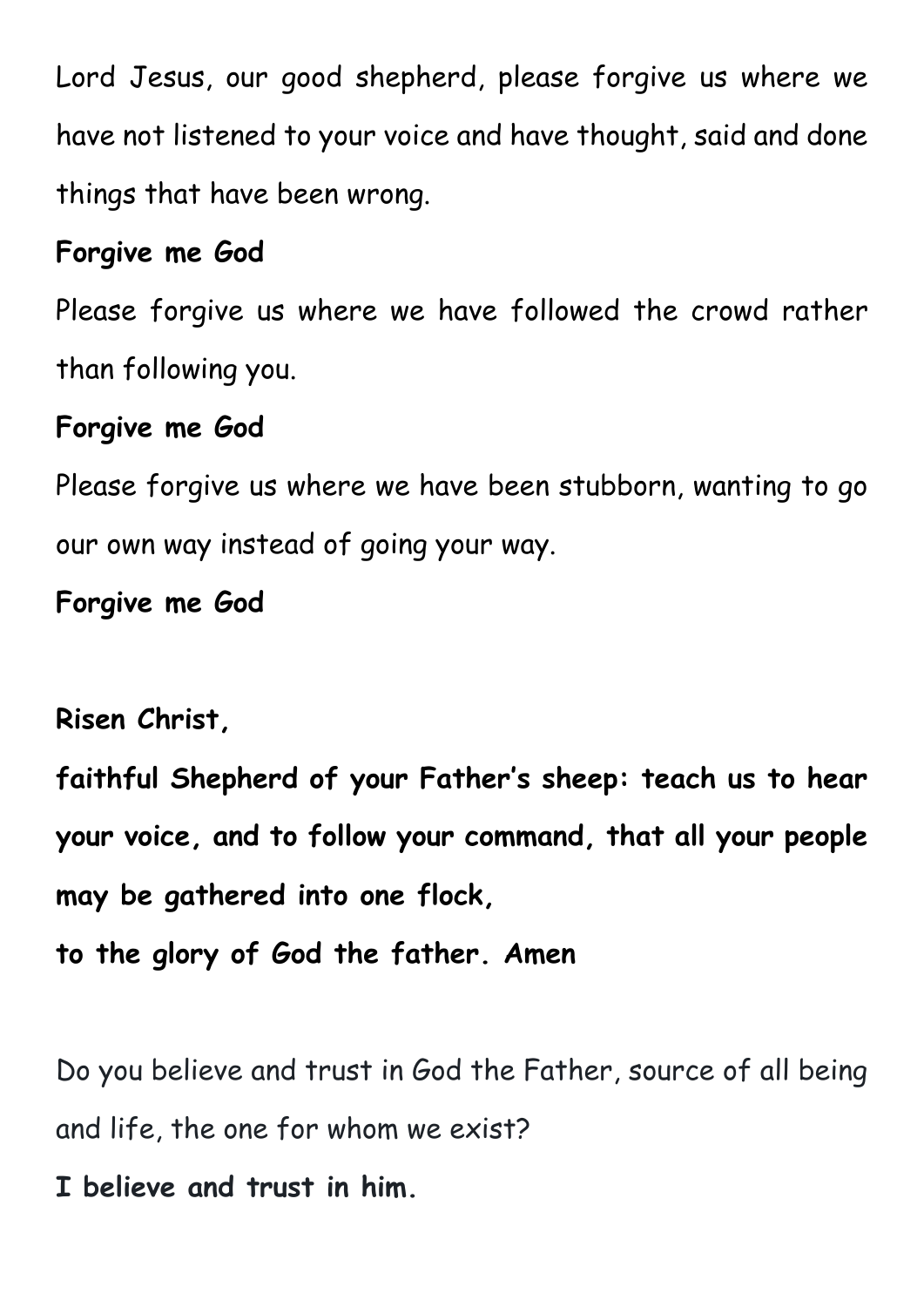Do you believe and trust in God the Son, who took our human nature, died for us and rose again?

**I believe and trust in him.**

Do you believe and trust in God the Holy Spirit, who gives life to the people of God and makes Christ known in the world? **I believe and trust in him**.

This is the faith of the Church.

**This is our faith. We believe and trust in one God, Father, Son and Holy Spirit. Amen.**

Our Father in heaven,

hallowed be your name,

your kingdom come,

your will be done,

on earth as in heaven.

Give us today our daily bread.

Forgive us our sins

as we forgive those who sin against us.